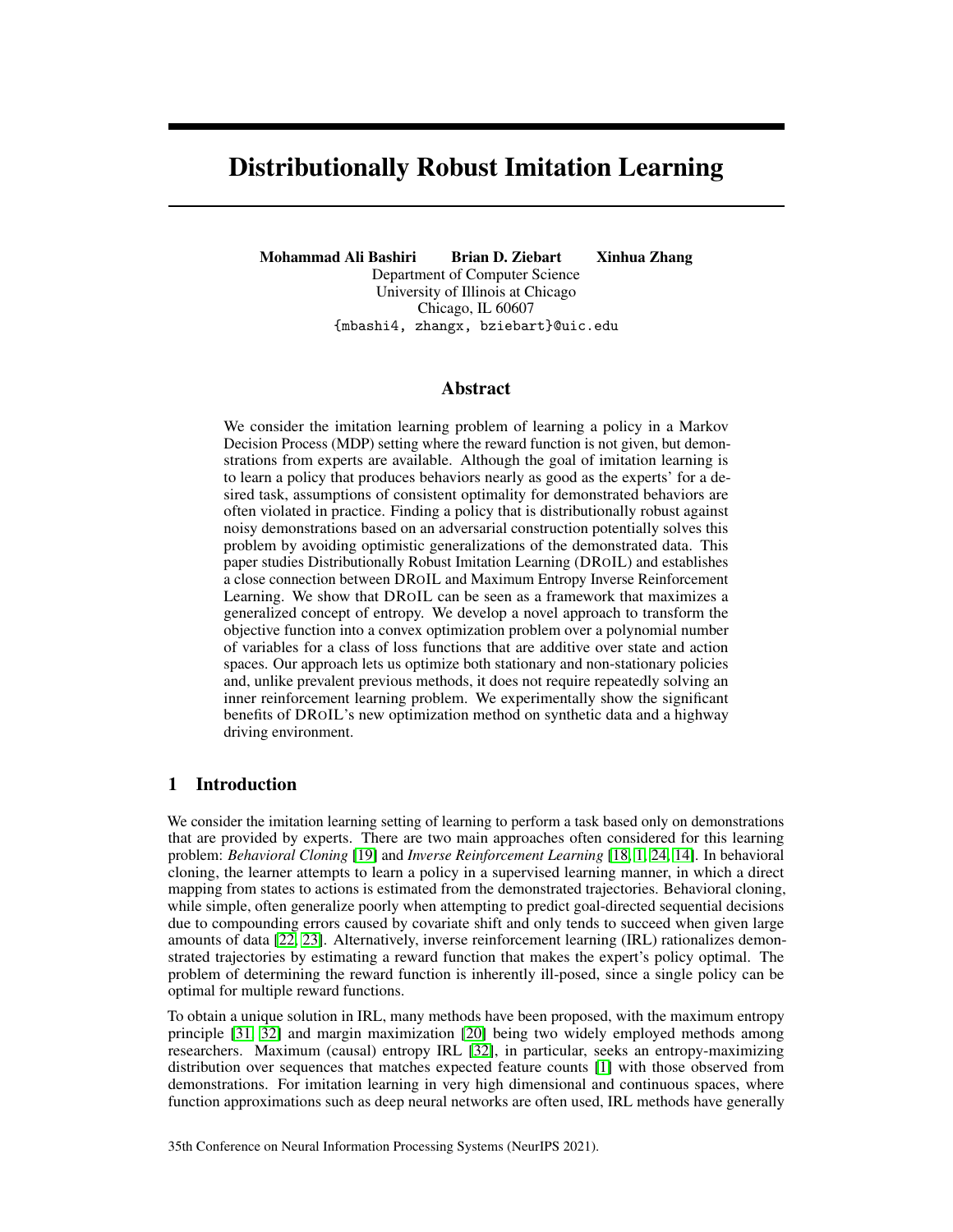been less efficient than behavioral cloning methods [\[13\]](#page-10-5) since they require reinforcement learning as an inner loop. Recent adversarial IRL methods [\[10,](#page-10-6) [9,](#page-10-7) [25\]](#page-11-5), however, seem more likely to be effective.

A common assumption in imitation learning is that all expert behaviors have the same level of trustworthiness and are optimal/near-optimal [\[30\]](#page-11-6). However, it is common for noisy expert behaviors to violate this optimality assumption in practice. Thus, relying heavily on the optimality of the expert's behavior may degrade an imitation learner, making it prone to failure [\[30\]](#page-11-6). Existing methods have proposed to inject noise into the expert's policy demonstrations to obtain a more robust policy [\[15\]](#page-10-8), or to train a discriminator that distinguishes between expert trajectories and generated trajectories that learns reward functions that are robust to changes in dynamics [\[11\]](#page-10-9).

An alternative approach to obtain a robust policy, which we adopt in this work, is to search for a policy that is distributionally robust given the training data. For this purpose, the learner's policy is obtained by solving a game between a learner and an adversary [\[5\]](#page-10-10), where the learner seeks to minimize a loss defined between them, and the adversary seeks to maximize this loss by choosing a distribution over policies subject to a set of constraints that match statistics from the training data. This approach leverages two uncertainty sets as opposed to typical Distributionally Robust Optimization (DRO) methods [\[4,](#page-10-11) [6\]](#page-10-12) where the uncertainty set is only defined over the adversary (demonstrator-estimator) and the learner's policy is assumed to have a specific parametric form. Previous work [\[5\]](#page-10-10) proposed to solve imitation learning under an adversarial formulation using the Double Oracle method [\[17\]](#page-10-13) to solve the corresponding optimization. However, this method may take up to exponential time in the size of state-action space and decision horizon.

In this paper, we connect Distributionally Robust Imitation Learning (DROIL) and Maximum Entropy Inverse Reinforcement Learning (MaxEnt IRL) by showing that MaxEnt IRL is a special case of DROIL when a certain loss function and policy description is used. We then show that DROIL is a framework for maximizing a *general* entropy function that is defined based on a particular loss of interest. We then cast DROIL's objective function into a convex optimization problem over a polynomial number of variables, which is simpler to understand and implement and also significantly improves the training time. We extend the formulation to stationary policies, which enables us to experimentally show the benefits of learning a robust policy in a highway driving simulation.

## 2 Preliminaries

We model sequential decision making problems using discrete Markov Decision Processes (MDPs). A MDP M is specified by a tuple  $(S, A, \eta, R, \gamma, P_0)$  where: S and A are state and action (control input) spaces (assumed to be finite,  $iSj$ ,  $jAj < 1$ );  $P_0$  is the initial state distribution; represents the transition probabilities, the state distribution upon taking action a in state s,  $P(s^{\theta}ja, s)$ ; reward function  $R: \overline{S}$  - A ! R; and discount factor  $\gamma \neq (0, 1]$ . We assume feature vectors  $\phi : S$  - A !  $[0, 1]$ <sup>d</sup> over state-action pairs that capture the most salient properties distinguishing preferred and nonpreferred trajectories where  $R$  can be written as a (linear) function of these feature vectors given a reward vector w:  $R(s, a) = \mathbf{w} \phi(s, a)$ .

A policy  $\pi$  2 is the probability of taking action a in state s,  $\pi(a, s) = P(a/s)$  and represents the set of all possible stochastic policies. Demonstrations by an expert are given as a set of trajectories  $D = f\tau^1$ , ,  $\tau^m g$ . A trajectory is a sequence of state-action pairs  $\tau = (s_0, a_0, \dots, s_T, a_T)$  over horizon T. From an optimization perspective, *Imitation Learning with a General Loss*, finds a policy  $\hat{\pi}$  that minimizes the difference between learner behavior and expert behavior  $\pi_F$ :

$$
\hat{\pi} \, 2 \operatorname{argmin} \, L(\pi, \pi_E), \, \text{if}
$$

where  $\angle$  measures the dissimilarity between two policies' behaviors.

Having access to only sample demonstrations of a policy for training, it is essential to quantify the behavior of a policy. Commonly used in behavioral cloning, one approach is to measure the marginal distribution of states and actions,  $P(s, a)$  induced by a policy. Note that in the case of infinite-horizon MDPs, expected (discounted) number of visits to state-action pairs is used. A more desirable measure for long horizons is the expectation of trajectory features [\[1\]](#page-10-2). This approach is often used in inverse reinforcement learning, where a reward function of the features is learned. The expected (discounted

<span id="page-1-0"></span><sup>&</sup>lt;sup>1</sup>We overload  $\mathcal L$  for any type of loss in different contexts (e.g., loss between deterministic policies or states).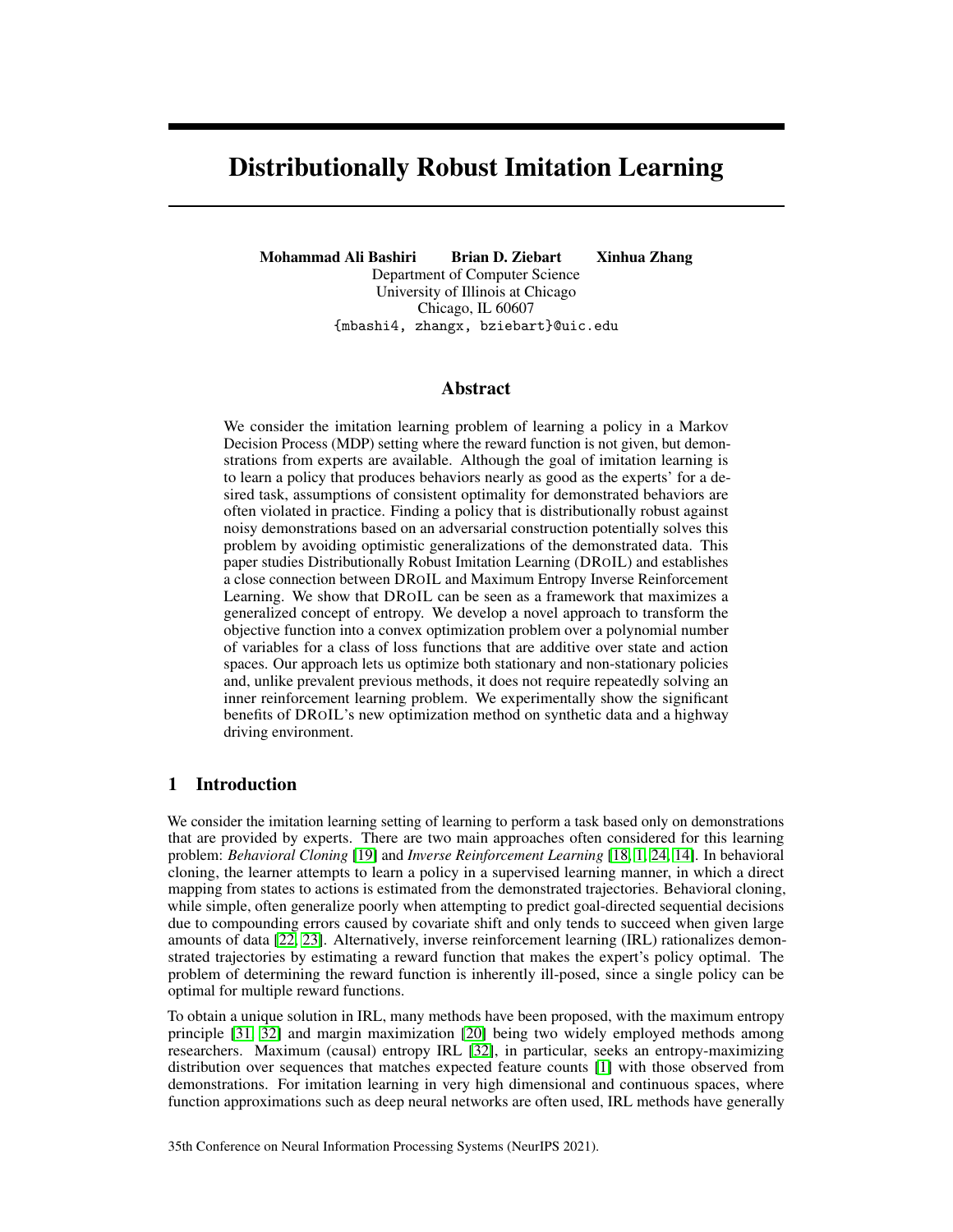if  $\gamma$  2 (0, 1)) feature of a policy  $\pi$  (similar to [\[1\]](#page-10-2)) is defined as:

<span id="page-2-0"></span>
$$
\mu(\pi) = \mathbb{E}\left[\sum_{t=0}^{T} \gamma^t \phi(s_t, a_t) | \pi, \right] \geq \mathbb{R}^d. \tag{1}
$$

# 3 Robust Imitation Learning and Maximum Entropy

Foundational work [\[27,](#page-11-7) [12\]](#page-10-14) has developed a close relationship between robust Bayes decisions, maximum entropy, and minimizing worst-case expected loss also known as adversarial learning. Several works have followed this framework of robustness for different supervised learning problems, such as cost-sensitive classification [\[2\]](#page-10-15), multivariate loss prediction [\[29\]](#page-11-8), ordinal regression [\[7\]](#page-10-16), and graphical models [\[8\]](#page-10-17). For the imitation learning setting, [\[5\]](#page-10-10) has applied the adversarial learning framework on inverse reinforcement learning problem for a restricted class of loss functions and proposed a double oracle algorithm [\[17\]](#page-10-13) to solve the corresponding optimization problem.

In the following, we define a general framework of distributional robustness for imitation learning to obtain the policy that robustly minimizes an imitative loss:

<span id="page-2-1"></span>Definition 1. *Given an imitative loss function* L *that measures the distance of two policies' behavior,* Distributionally Robust Imitation Learning (DROIL) *is defined as a two-player zero-sum game between the learner and the demonstrator, in which each player chooses a distribution over control policies - constructing a stochastic policy,*  $\hat{\pi}$  *and*  $\pi$  2  $\tilde{\tau}$ *, then the players receive the loss between the behaviors*  $L(\hat{\pi}, \pi)$  *as their payoff. The minimax strategy for the learner is given by:* 

<span id="page-2-3"></span>
$$
\min_{2^-} \max_{2^-} L(\hat{\pi}, \pi), \tag{2}
$$

*where* ~ *is a set of constraints characterized by the demonstrated data.*

Generally,  $\tilde{C}$  can be in the form of moment matching in [\(1\)](#page-2-0) that is commonly used in inverse reinforcement learning:

$$
\pi 2 \sim \mathcal{B} \mathbb{E} \Big[ \sum_{t=0}^T \gamma^t \phi(s_t, a_t) \big| \pi, \Big] = \mu \quad \mathbb{E} \Big[ \sum_{t=0}^T \gamma^t \phi(s_t, a_t) \big| \pi_E, \Big],
$$

where  $\pi_F$  represents the policy that demonstrated trajectories are generated from.

This formulation assumes that except for certain properties of the limited samples of available demonstrated behavior, the demonstrator's policy is the worst-case possible for the learner. This approach avoids generalizing from available demonstrations in an optimistic manner that may be unrealistic and lead to a policy that does not work well in practice, especially in situations where there is noise in the demonstrated behaviors.

The minimax formulation in Definition [1](#page-2-1) is closely related to the principle of maximum entropy, which is used in Maximum Entropy Inverse Reinforcement Learning (MaxEnt IRL) [\[31\]](#page-11-3). MaxEnt IRL provides a probabilistic approach under the constraint of matching the reward value of demonstrated behavior to resolve the ambiguity in choosing a distribution over decisions. Under this model, trajectories with equivalent rewards have equal probabilities, and trajectories with higher rewards are exponentially more preferred according to the following:

<span id="page-2-2"></span>
$$
P(\zeta_i/\mathbf{w}) = \frac{1}{Z(\mathbf{w})}e^{\mathbf{w}^\top \ \zeta_i},\tag{3}
$$

where  $\zeta_i$  and represent a trajectory and its corresponding sum of features.

Note that a distribution over trajectories (paths) is an alternative policy description that provides a stochastic policy where the probability of an action is weighted by the expected exponentiated rewards of all paths that begin with that action:

$$
P(a/\mathbf{w}) \, \diagup \, \sum_{\mathbf{a} \geq t_{\mathbf{a} = \mathbf{0}}} P(\zeta/\mathbf{w}).
$$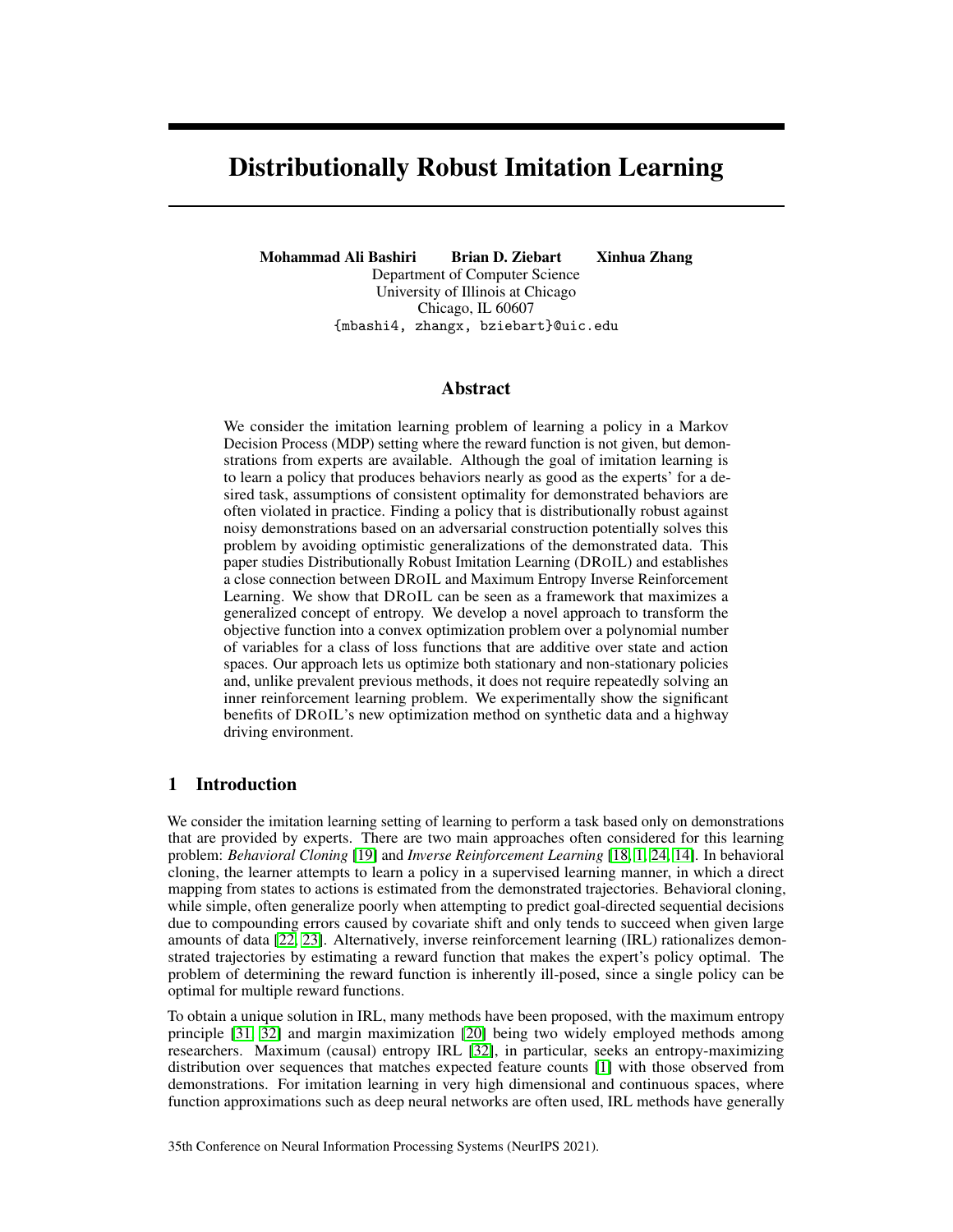To show the connection between DROIL and MaxEnt IRL, we employ a tool from the general theory of exponential families [\[3\]](#page-10-18) that shows for certain classes of two-player zero-sum games, there exists a parametric distribution for the minimax strategy, as shown in Lemma [1.](#page-3-0)

<span id="page-3-0"></span>Lemma 1 (Barndorff-Nielsen [\[3\]](#page-10-18)). *Let* p 2 *be a probability distribution over space* X*, where:*  $=$   $\hat{\tau}$   $\in$   $\mathcal{F}_{p}(\tau(X))$  = Cg describes a mean-value constraint;  $\tau(X)$  represents a vector value *statistic; and* C *is a constant. Let* q *be also a distribution chosen from the set of all probability mass functions. For the maximum entropy distribution,* max $_{q2}$  min<sub>p</sub>  $E$ [ log  $q(X)$ ]*,*  $p = q$  *exists as a parameterized function of the form*  $p = \exp f \alpha_0 + \frac{1}{2} \int (X) q w t h$  *parameters*  $\alpha_0$  *and*.

Equipped with Lemma [1,](#page-3-0) we develop a connection between DROIL and MaxEnt IRL in Theorem [1.](#page-3-1)

<span id="page-3-1"></span>Theorem 1. *The stochastic policy* P(ζ<sup>i</sup> jw) *obtained from MaxEnt IRL in Equation* [\(3\)](#page-2-2) *is obtained from* DROIL *minimax strategy in Definition [1](#page-2-1) when the logarithmic loss is used.*

*Proof.* We construct a stochastic policy in Definition [1](#page-2-1) as a probability distribution over all possible trajectories  $f\zeta_1, ..., \zeta_M g$ . Let  $\hat{\pi} = P(\zeta)$  and  $\pi = Q(\zeta)$  be the probability distributions of the learner and the demonstrator, respectively. The expected feature of demonstrator now can be written as  $\mu = \sum_i Q(\zeta_i) \phi_i$ , which resembles the mean value constraint in Lemma [1,](#page-3-0) therefore, for logarithmic loss,  $P(\zeta_i) = Q(\zeta_i) = \exp f w_0 + \mathbf{w}^> \phi_i g$ . П

We can generalize beyond the logarithmic loss and resulting maximum entropy policy (Theorem [1\)](#page-3-1) to other losses of interest by using Generalized Entropy functions,  $H(P) := \inf_{Q} E[L(P, Q)].$ Proposition [1](#page-3-2) describes the relation between DROIL and generalized maximum entropy.

<span id="page-3-2"></span>Proposition 1. *For any policy descriptions and loss functions that* DROIL *in Definition [1](#page-2-1) has Nash equilibrium,*  $\hat{\pi}$  *is a robust action and*  $\pi$  *is the maximizer of a generalized entropy function.* 

Proposition [1](#page-3-2) provides a general approach to resolve the ambiguity of matching constraints—where many policies lead to the same feature counts—by choosing either a policy  $\pi$  that does not exhibit any additional preferences beyond matching feature expectations with respect to a loss of interest  $\perp$ (maximum generalized entropy) or a policy  $\hat{\pi}$  that minimizes the worst-case expected loss. This can be seen as Maximum Generalized Entropy Inverse Reinforcement Learning, where the choice of loss function is not restricted to the logarithmic loss function.

We extend the following lemma that describes a class of loss functions and policies for which the solution of the game in Definition [1](#page-2-1) exists, thus Proposition [1](#page-3-2) can be applied.

<span id="page-3-3"></span>**Lemma 2.** *For the game in Definition [1,](#page-2-1) where learner*  $\hat{\pi}$  *and demonstrator*  $\pi$  *simultaneously choose a stochastic policy, if the loss function is additive and the payoff can be written as a bilinear function:*  $\sum_{i=1}^n \sum_{j=1}^m l_{ij} \hat{\pi}_i \hat{\pi}_j$ , the game has a solution and minimax (maximin) strategy producing the solution *as long as* m *and* n *are finite.*

*Proof.* In his generalized minmax theorem, Von Neumann [\[28\]](#page-11-9) shows that bilinear games with arbitrary nonempty closed, bounded convex sets of actions have saddle points as long as m and n are finite. Assuming the demonstrated data are generated from a policy (optimality not necessary) the convex moment matching constrained in Definition [1](#page-2-1) keeps ~ closed, bounded, and non-empty.  $\Box$ 

<span id="page-3-4"></span>Example 1. *One illustrating example is to let each player's pure strategy to be a deterministic policy* δ *and define the loss as the expectation over a given loss between each individual deterministic policies. A mixed strategy now represents a stochastic policy* π*, which is a probability distribution over the set of all deterministic policies and Equation* [\(2\)](#page-2-3) *can be written as a bilinear game with*  $p \text{ayoff} \sum_{i=1}^{n} \sum_{j=1}^{m} l_{ij} P(\hat{\delta}_i) P(\delta_j)$  where  $l_{ij}$  is  $\mathcal{L}(\hat{\delta}_i \delta_j)$ *.* 

Lemma [2](#page-3-3) describes a restricted class of loss functions (e.g., that the logarithmic loss does not belong to) for which the resulting policy is the maximizer of a more flexible concept of entropy. A class of loss functions of interest are loss functions that are additive over state and action spaces. Similar to Example [1,](#page-3-4) previous work [\[5\]](#page-10-10) constructs a policy using a distribution over deterministic policies and for additive loss function by writing Equation [\(2\)](#page-2-3) as a bilinear game and solving the corresponding optimization. We also focus on this class of loss functions. However, we provide an efficient optimization algorithm for this class of loss functions that avoids the exponential worst-case time complexity of the previous double oracle [\[17\]](#page-10-13) approach.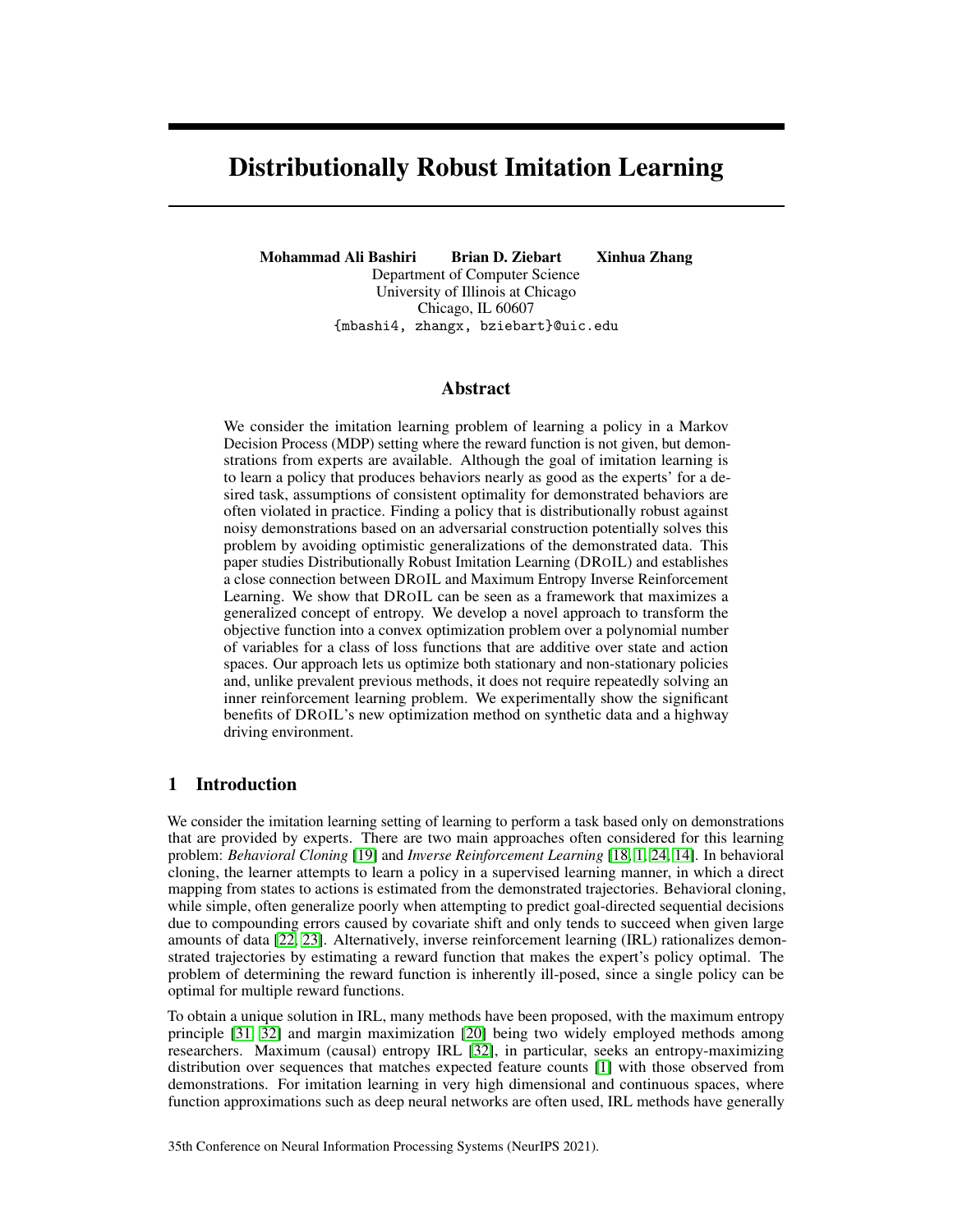# 4 Learning and Inference

To solve the optimization problem in Equation [\(2\)](#page-2-3), one needs to specify the policy description  $\pi$ , and the distance measure between two policies' behaviors  $\mathcal{L}$ . The choice of  $\pi$  and  $\mathcal{L}$  can result in different algorithmic approaches.

#### 4.1 Double Oracle

In [\[5\]](#page-10-10), the authors construct the learner and the demonstrator stochastic policies as mixtures of deterministic nonstationary policies. Concretely, let  $f\delta_1$ ,  $\delta_2$ , ...g, be the set of all possible nonstationary deterministic policies, then  $\hat{\pi}$  :=  $P(f\hat{\delta} 2 q)$  and  $\pi = P(f\delta 2$ g). Note that  $j \neq 2$   $O(jAj^{15jT})$  which is exponential in size of state space and time horizon,  $|S|$ , T. Assuming the loss function is additive over state-action pairs, [\[5\]](#page-10-10) shows that Equation [\(2\)](#page-2-3) can be written as a bilinear game:

<span id="page-4-0"></span>

|                  | Ò1                                           | $\delta_2$                               | 0i                                     |
|------------------|----------------------------------------------|------------------------------------------|----------------------------------------|
| $\hat{\delta}_1$ | $\bar{\mathcal{L}}(\hat{\delta}_1,\delta_1)$ | $\overline{L}(\hat{\delta}_1, \delta_2)$ | $\mathcal{L}(\hat{\delta}_1,\delta_i)$ |
|                  | $+\psi(\delta_1)$                            | $+\psi(\delta_2)$                        | $+\psi(\delta_i)$                      |
| $\hat{\delta}_2$ | $\mathcal{L}(\hat{\delta}_2, \delta_1)$      | $\mathcal{L}(\hat{\delta}_2, \delta_2)$  | $\mathcal{L}(\hat{\delta}_2,\delta_i)$ |
|                  | $+\psi(\delta_1)$                            | $+\psi(\delta_2)$                        | $+\psi(\delta_i)$                      |
|                  |                                              |                                          |                                        |
| $\delta_i$       | $\mathcal{L}(\hat{\delta}_i, \delta_1)$      | $\mathcal{L}(\hat{\delta}_i, \delta_2)$  | $\mathcal{L}(\hat{\delta}_i,\delta_i)$ |
|                  | $+\psi(\delta_1)$                            | $\psi(\delta_2)$                         | $\psi(\delta_i)$                       |

Table 1: Payoff matrix of  $G(\hat{\pi}, \pi | \mathbf{w})$  with loss function L, deterministic policies  $\delta$  and Lagrangian potentials  $\psi$ .

$$
\min_{\mathbf{w}} \overbrace{\min_{j} \min \max \sum_{j} \sum_{j} p(\delta_{i}) p(\delta_{j}) \mathcal{L}(\hat{\delta}_{i}, \delta_{j}) + \sum_{j} p(\delta_{j}) \underbrace{\mathbf{w} \mathcal{E}[\phi/\delta_{j}]}_{(j)}} w -
$$

This will result in a matrix game of exponential size in the number of states  $S$  and time horizon, as shown in Table [1.](#page-4-0) To obtain the Lagrange variables w, this matrix game needs to be repeatedly solved to compute the gradient with respect to w. This requires solving a linear program with  $O(jA<sup>jS</sup>)<sup>T</sup>$ ) variables with a simplex constraint, which is impractical for even modestly sized problems. To mitigate this problem, they employed the double oracle method [\[17\]](#page-10-13) in an attempt to construct a smaller sub-portion of the matrix by gradually adding pure actions through solving a time-varying control problem. However, there is no guarantee that the support set of Nash-equilibrium of the defined game is small and the algorithm may need to solve up to an exponential number of timevarying optimal control problems.

#### 4.2 State-Action Distribution

We propose an alternative way to transform the optimization in Equation [\(2\)](#page-2-3) into a convex problem. Our approach is based on using state-action marginals to construct the stochastic policies of learner and the demonstrator, where the number of required variables is linear in  $\frac{1}{S}$  and  $\frac{1}{A}$ , and it can also be extended to stationary policies. In the following, we first look at the non-stationary case and then extend our method to stationary policies.

A policy  $\pi$  induces a probability distribution  $P_t(s)$  over the states of an MDP  $\mathcal M$  at each time step. State-action marginals are similarly defined as  $P_t(s, a) = P_t(s)\pi_t(a|s)$ . A *valid state-action marginal* is a set of simplices corresponding to each time-step that satisfy the Bellman flow constraints for a given MDP M. Let  $P_t(s, a)$  2 be the probability of state-action pairs  $(a, b)$  at time t; a valid marginal distribution **P** 2 satisfies the following affine constraints: for all  $s^{\theta}$ ,<br>  $\sum_{s,a} P_t(s, a) P(s^{\theta} | s, a) = \sum_a P_{t+1}(s^{\theta}, a)$ , where  $P(s^{\theta} | s, a)$  2 and represents the set of all valid marginal distribution for a given MDP  $\mathcal{M}$ .

Employing state-action marginals allows us to write the objective function in Equation [\(2\)](#page-2-3) as a convex problem of  $O(jAjjS/T)$  variables as shown in Theorem [2](#page-4-1) in a vectorized form.

<span id="page-4-1"></span>Theorem 2. *For an additive loss function over states and actions* L*, Solving* DROIL *optimization in Equation* [\(2\)](#page-2-3) *is equivalent to solving the following convex minimax problem over marginal state-action probabilities of the learner*  $P = (p_1, ..., p_T)$  *and demonstrator*  $Q = (q_1, ..., q_T)$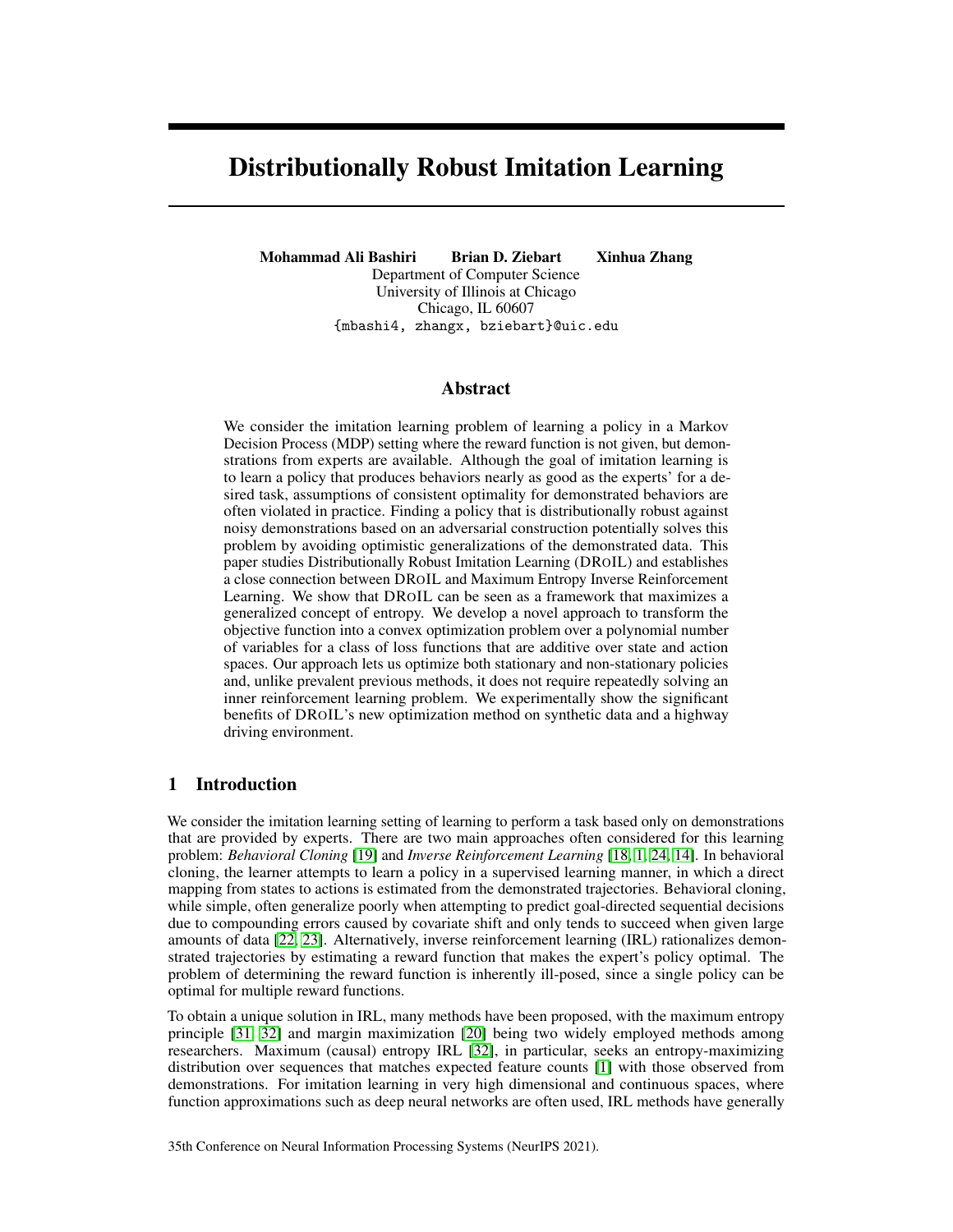*parameterized with Lagrange multipliers* w*:*

$$
\min_{\mathbf{w}} \max_{\mathbf{Q} \ge \mathbf{P} 2} \min_{\mathbf{P} \ge 0} \left[ \sum_{t=0}^{T} \mathbf{p}_t^{\ge} L \mathbf{q}_t + \mathbf{w}^{\ge -2} \mathbf{q}_t \right] \quad \mathbf{w}^{\ge -2}, \tag{4}
$$

where  $p_t$  (similarly  $q_t$ ) is a vector of size  $|\overline{A}|/|S|$  storing marginal probability of state-action pairs at time t:  $P_t(s, a)$ ; L is the general loss function that is defined over state-action pairs L :  $jAjjSj-JAjjSj$ .  $\phi$  is a  $d$  -  $jAjjSj$  matrix storing the feature function for each state-action pair. We denote system dynamics with , which is a matrix of size  $jAjjSj$   $jSj$  storing transition probabilities  $P(s^0/s, a)$ .

Intuitively, each player in the above formulation searches over a *valid* state-action distribution to reach an equilibrium. One of the benefits of constructing a policy using marginals is that the feature expectation can be written as an inner product of the state-action distribution and the state-action feature vector. Thus, the demonstrator's expected feature is  $\mu(\mathbf{Q}) = \sum_{t=0}^{T} \mathbf{q}_t$ , and the feature matching constraint is realized by minimizing  $\mathbf{w}^>(\sum_{t=0}^T \mathbf{q}_t - \gamma)$  over dual variables w. Writing the objective function in Equation [\(2\)](#page-2-3) in terms of state-action marginal probabilities reduces the number of variables needed to represent the equilibrium from  $O(jAj^{s}^{j})$  to  $O(jAj^{s})$ . The unconstrained optimization over dual variables w can be solved using any gradient descent method where the gradient is given by  $\sum_{t=0}^{T}$   $\mathbf{q}_t$   $\sim$  and Q is the solution of the following game for the current  $w_t$ :

$$
G(\mathbf{w}_t) = \max_{\mathbf{Q}_t} \min_{\mathbf{P}_t} \left[ \sum_{t=0}^T \mathbf{p}_t^{\geq t} L \mathbf{q}_t + \mathbf{w}_t^{\geq t-2} \mathbf{q}_t \right]. \tag{5}
$$

#### 4.3 Stationary Policy

Our approach extends with some modifications to the stationary policy setting. Stationary policies are desirable because they are simpler to describe, and are more natural and intuitive in terms of the behavior that they prescribe. Similar to state-action marginals, we utilize an *occupancy measure*  $\rho : S \to A$ !  $R^+ \int 0$  to characterize a stationary policy  $\pi$ . It is defined as the expected (discounted) number of visits to state-action pair  $(s, a)$ , when following policy  $\pi$  and can be written as a feasible set of affine constraints:

$$
G = f\rho : \rho \quad 0 \text{ is } \sum_{a} \rho(s^{\theta}, a) = p_0(s^{\theta}) + \sum_{s; a} \gamma P(s^{\theta}|s, a) \rho(s, a) \text{ } \beta s \text{ } \beta \text{ } Sg,
$$
 (6)

where  $P(s^0/s, a)$  2 and  $p_0$  is the distribution of starting states.

For a given additive loss  $\angle$ , with the use of an occupancy measure, we write the expected loss  $E[L(\pi_1, \pi_2)]$  as  $\rho^2$ ,  $L\rho$  <sub>2</sub> and the expected discounted feature as  $\mu = \rho^2$ . Theorem [3](#page-5-0) shows how we can write Equation [\(2\)](#page-2-3) as a convex optimization using occupancy measure:

<span id="page-5-0"></span>Theorem 3. *For an additive loss function over state and actions* L*, solving* DROIL *optimization in Equation* [\(2\)](#page-2-3) *is equivalent to solving the following convex minimax problem over occupancy measures of the learner*  $P$  *and demonstrator*  $Q$ *:* 

<span id="page-5-1"></span>
$$
\min_{\mathbf{w}} \max_{Q2G} \min_{P2G} P^{\geq} LQ + \mathbf{w}^{\geq} (C^{\geq} Q - 1). \tag{7}
$$

The convex optimization in Equation [\(7\)](#page-5-1) can also be solved using any gradient-based method where the gradient is obtained by solving a constrained game with  $O(jAjjS)$  variables.

## 4.4 Inferred Policy

In the non-stationary case, after obtaining  $w$ , one can use either  $Q$  or  $P$  as the produced nonstationary Markovian stochastic policy by computing  $\pi$   $(ajs_t) = p_t(a/s) = \frac{p_t(a;s)}{\sum_a p_t(a)}$  $\frac{\partial_t(a,s)}{\partial_t p_t(a,s)}$ . **Q** corresponds to the policy that maximizes the generalized entropy and P corresponds to the policy that has minimized the worst-case expected loss.

For the stationary case, [\[26\]](#page-11-10) has proved that there is a one-to-one mapping between  $G$  and , in a sense that for an occupancy measure  $P \nvert 2 G$ ,  $\pi(a/s)$ ,  $\frac{P(a,s)}{\sum_a P(a,s)}$  $\frac{P(a|S)}{P(a|S)}$  is the only policy that results in  $P$ . Therefore, one can similarly use  $P$  or  $Q$  as the produced stationary stochastic policy.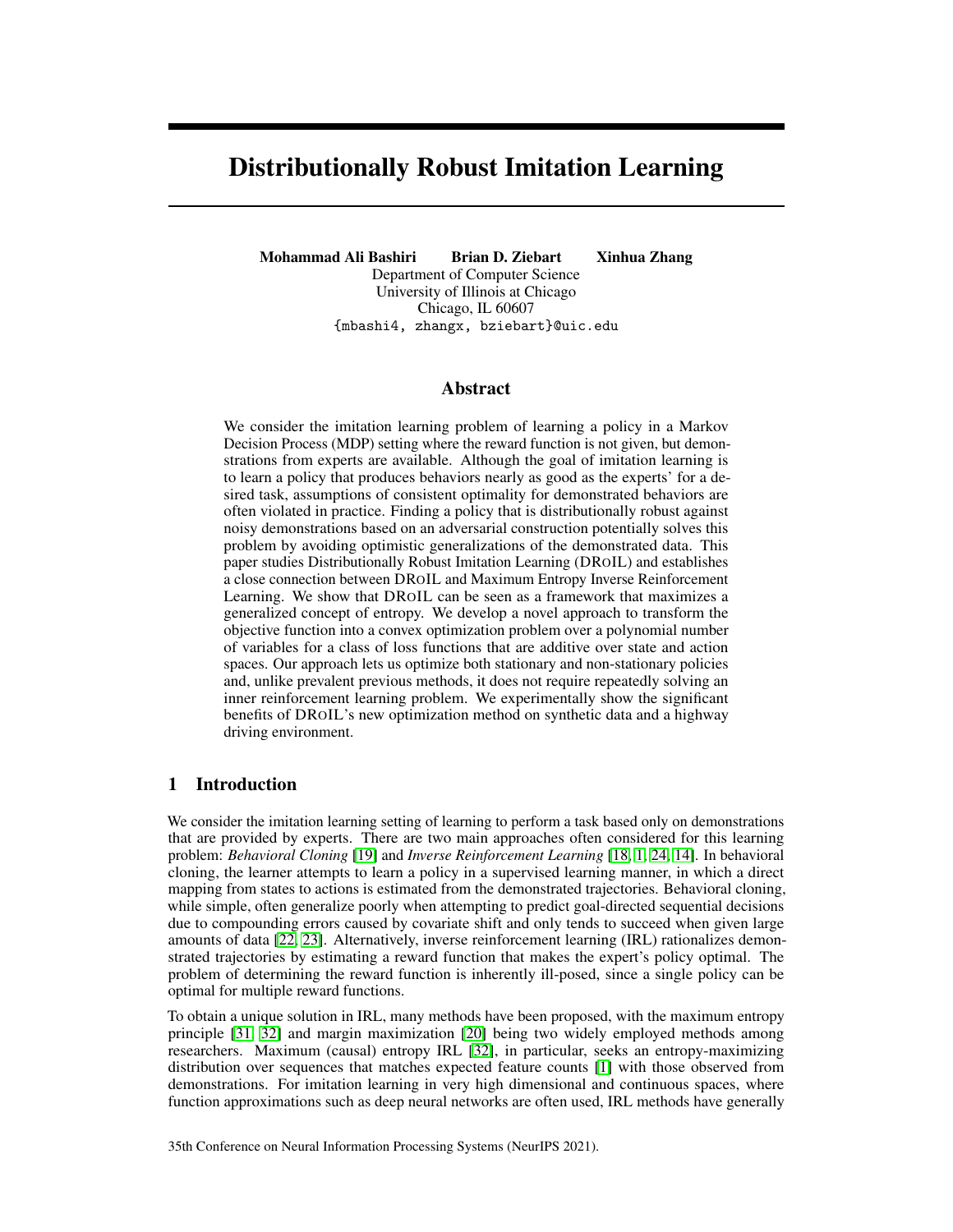For either case, assuming the reward function can be written as  $R(s, a) = \mathbf{w} \phi(s, a)$ , then w plays the role of the reward weight vector that rationalizes the demonstrated behaviors. Consequently, we can use w  $\geq$  to obtain the optimal reward function  $R$  and use an MDP solver to obtain the (deterministic) corresponding policy.

## 5 Optimization

In both stationary and non-stationary cases, any gradient descent method can be used to optimize over dual variables w. To compute the gradient, one needs to compute Q for non-stationary and  $\mathcal Q$ . However, since w is unconstrained, by adding a norm of w with hyperparameter  $\lambda$ , one can directly solve w and replace it in the objective. Since the optimization algorithms are similar in both cases, we only mention the non-stationary case:

$$
\min_{\mathbf{w}} \max_{\mathbf{Q}^2} \min_{\mathbf{P}^2} \left[ \sum_{t=0}^T \mathbf{p}_t^2 L \mathbf{q}_t + \mathbf{w}^2 \right] \quad \mathbf{w}^2 - \frac{\lambda}{2} k \mathbf{w} k^2,
$$
 (8)

and setting:  $\mathbf{w} = \frac{\sum_{t=0}^{T} \mathbf{q}_t}{\sum_{t=0}^{T} \mathbf{w}_t}$  we have:

<span id="page-6-0"></span>
$$
\max_{\mathbf{Q} \geq 2} \frac{1}{2\lambda} \left\| \cdot \cdot \cdot \cdot \frac{\sum_{t=0}^{T} \mathbf{q}_t}{\sum_{t=0}^{T} \mathbf{p}_t} \right\|^2 + \min_{\mathbf{P} \geq 2} \sum_{t=0}^{T} \mathbf{p}_t^2 \mathcal{L} \mathbf{q}_t, \tag{9}
$$

which is a constrained quadratic optimization in Q. Using Danskin's theorem, the gradient of  $q_t$  is given by

$$
\frac{1}{\lambda}(\quad > \_ \quad > \quad \sum_{t=0}^{1} T \mathbf{q}_t) \quad \text{if } \mathbf{p}_t,
$$

where p can be found using linear programming (linear objective with affine constraints) efficiently using standard linear programming toolbox. An alternative approach is to solve the dual of optimization over  $\mathbf{p}_t$  and maximize it along with **Q**.

## Algorithm 1 Distributionally Robust Imitation Learning (DROIL)

**Input:**  $D = f\tau^1, \tau^2, \ldots, \tau^m g, \ldots, p_0$ Initialize  $\mathbf{Q}^0$ , compute ~ using D, and set  $i = 0$ repeat Compute  $\int f(\mathbf{Q}^i)$  in Equation [\(9\)](#page-6-0)  $i = i + 1$ Using  $\int f(\mathbf{Q}^i)$  calculate with  $\mathbf{Q}^{i+1}$ if  $Q^{f+1}$  2 then  $\dot{\mathbf{Q}}^{i+1} = \mathbf{Q}^{i+1}$ else  $Q^{i+1}$  =project  $(Q^{i+1})$  where projection function is defined in Equation [\(10\)](#page-6-1) end if until convergence

#### Projection Step

At each iteration of the algorithm, we need to project Q to a convex domain to maintain a valid state-action distribution given and the initial state distribution. Essentially,

<span id="page-6-1"></span>
$$
\min_{\mathbf{Q}} \frac{1}{2} \sum_{t=0}^{T} j/q_t \quad \mathbf{q}_t j^2 \quad \text{s.t. } \mathbf{Q} \geq 0,
$$
\n(10)

from which, by using a Lagrangian method and strong duality, we obtain:

$$
\max_{\mathbf{V}} \min_{\mathbf{Q} \geq 2} \sum_{t=0}^{T} \frac{1}{2} k \mathbf{q}_t \quad \mathbf{q}_t k^2 + (\mathbf{q}_{t-1}^> - \mathbf{q}_t^> \mathbf{Z}) \mathbf{v}_t, \tag{11}
$$

where **Z** operator computes the state distribution:  $q_t^2 \mathbf{Z} = \sum_a q_t(s, a)$ . To compute the gradient **V**, a quadratic program over Q with probability simplex constraints needs to be solved. This can be analytically determined by sorting each  $q_t$ , which takes  $O(|S|/A)$  log( $|S|/A)$ ) time.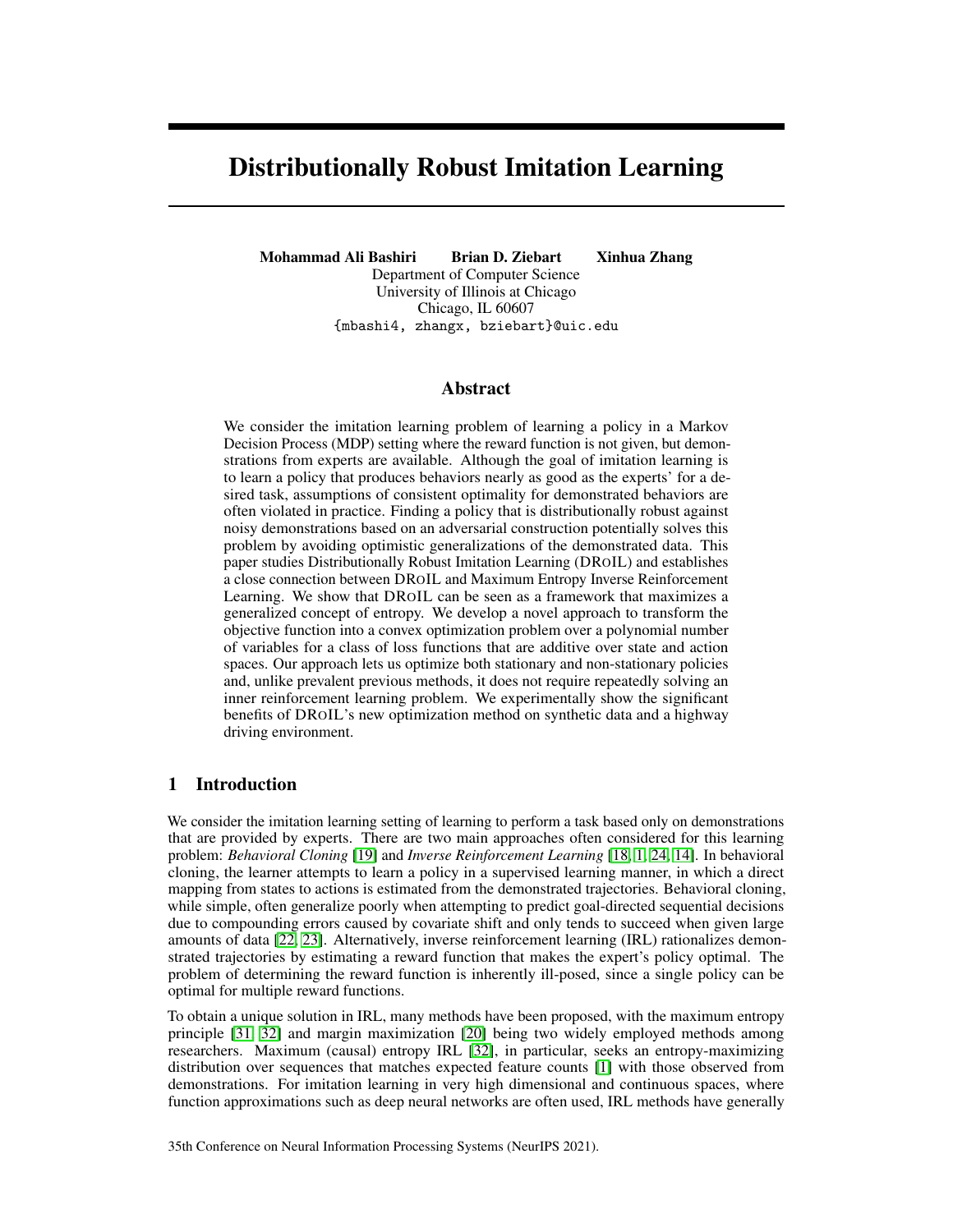## <span id="page-7-2"></span>6 Experimental Results

In our experiments, we compare DROIL with prior methods on several imitation learning tasks. We investigate: 1) How our convex optimization improves the training time compared to the double oracle method; 2) How the choice of loss function affects the performance of DROIL; and 3) How accurately DROIL predicts actions compared to other IRL methods.

#### 6.1 Training Time

To compare the training time of our proposed convex optimization with the double oracle approach [\[5\]](#page-10-10), we adopt their experimental setup in GridWorld. In this experiment, trajectories are collected from simulated navigation across a discrete 2D grid where the agent starts from a random starting point, and navigates through the grid to reach a specified target location. Taking a step in the grid has a cost and the agent's goal is to reach the target location while minimizing the accumulated navigation cost (maximizing the reward). This problem can

<span id="page-7-0"></span>

| Size | DROIL              | <b>DROIL</b> | DO    | Do    |
|------|--------------------|--------------|-------|-------|
|      | Time               | Cost         | Time  | Cost  |
| 128  | 1.6                | 7.39         | 30.1  | 7.39  |
| 432  | 1.8                | 21.61        | 42.1  | 21.74 |
| 1024 | 6.0                | 20.0         | 141.1 | 20.0  |
| 2000 | 98.6               | 30.1         | 608.1 | 30.1  |
| 3500 | 496                | 39.2         | 2020  | 39.1  |
| 5500 | יקא $\overline{8}$ | 58 7         | 4970  | 58.9  |

Table 2: Elapsed time in second until convergence with  $10^{-3}$  tolerance.

be formulated as an optimal sequential decision-making problem in a finite Markov decision process where the optimal policy is non-stationary. We consider linear cost function  $C(s) = \mathbf{w} > \phi(s) + \epsilon(s)$ , where feature function  $\phi(s, a)$  and weight vector w are drawn from  $U(0, 1)^d$ , and  $\epsilon$   $U(0, 1)$ . Transition function is non-deterministic with parameter  $p_m \n\mathcal{Z}(0, 1]$  which navigates the agent to randomly choose neighbors with probability  $(1 - p_m)$ .

The loss function for this experiment is set to 
$$
E\left[\sum_{t=0}^{T} \sqrt{(\hat{\mathbf{X}}_t - \mathbf{X}_t)^2 + (\hat{\mathbf{Y}}_t - \mathbf{Y}_t)^2}\right],
$$
 where

 $(X, Y)$  represents the grid position of the agent. We generate trajectories from the optimal policy that is obtained by solving the true reward function and train DROIL and DO until convergence. Along with expected loss, we report the elapsed time that it takes to converge for our proposed method and double oracle (DO) in Table [2,](#page-7-0) averaged over eight repetitions of the experiment for this result and our later results. As Table [2](#page-7-0) shows, our proposed method requires significantly less training time for the same performance and scales very well with the size of state space.

#### 6.2 Loss Function Effect

For the second question, we show that different choices of loss function result in different performance for the learned policy in the imitation learning setting. Therefore, the choice of loss function provides an extra tool to incorporate certain domain knowledge, and design a problem-specific loss that potentially results in better produced policies. For the purpose of comparison of different losses, we revisit the GridWord environment, however, we train several stationary policies with different losses. We consider 0-1 loss, which equally penalizes any mismatch between state-action pairs; actionloss, which incurs loss only when an action differs from another pair in the same state; random loss, which is drawn from a uniform distribution; and finally Euclidean distance between two positions in the grid. It is clear from Figure [1](#page-7-1) that the policy produced from Euclidean loss outperform other policies from other losses, which shows the benefit of using a task-specific loss function.

<span id="page-7-1"></span>

Figure 1: Performance of DROIL when different loss functions are used.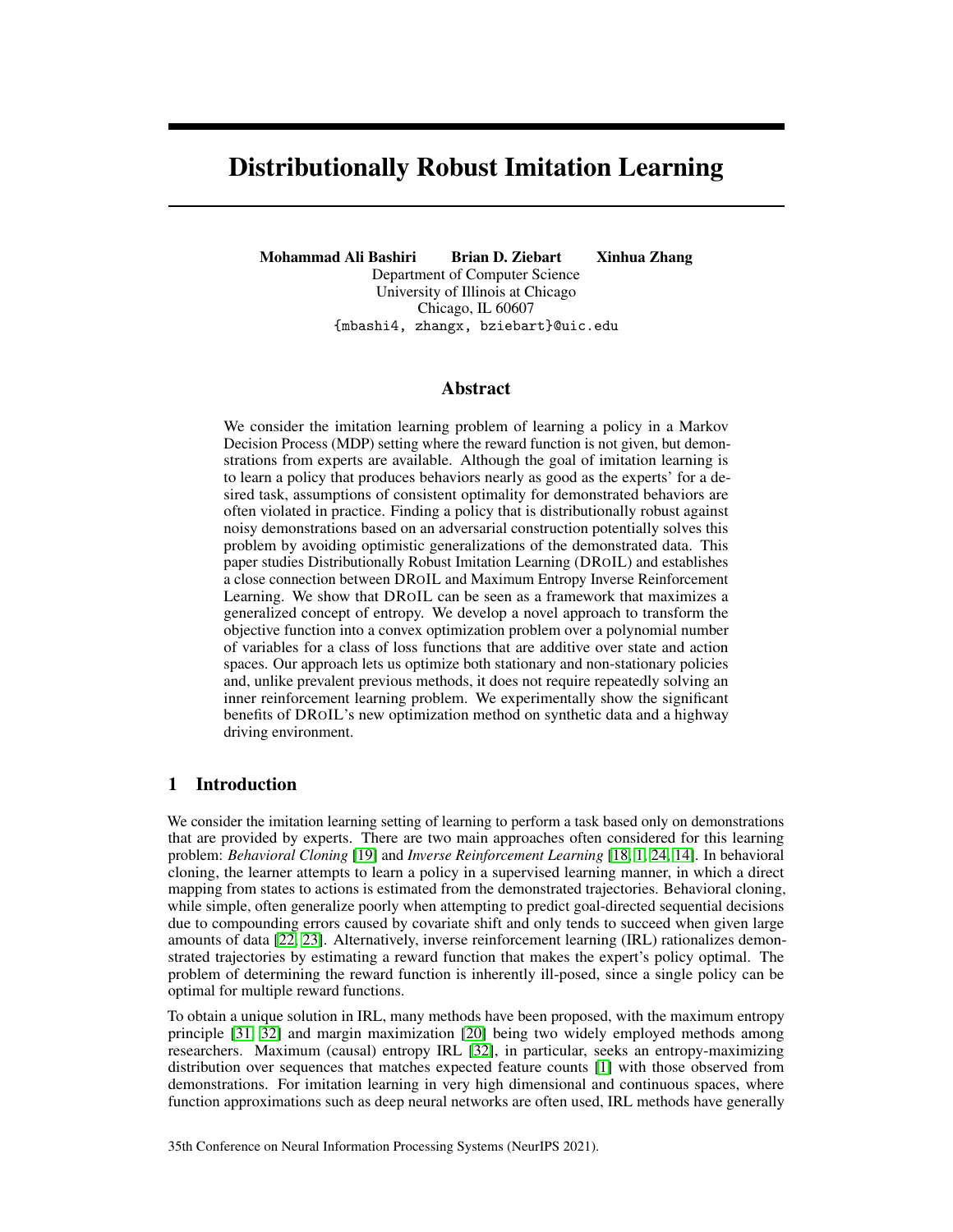#### 6.3 Highway Driving

To evaluate DROIL in a complex environment with more realistic behavior, we compared it with several other IRL methods in a highway driving simulator with non-linear reward function: MMP [\[20\]](#page-10-4), the projection algorithm of Abbeel and Ng [\[1\]](#page-10-2), and LEARCH [\[21\]](#page-11-11).

Following the setting in Levine et al. [\[16\]](#page-10-19), the task is to drive a car on a three-lane highway in which the agent can switch lanes and drive at up to four times the speed of traffic while all other vehicles move at a constant speed. The set of features includes the distance to the nearest vehicle in each lane (in front and behind), current speed, and current lane. We also evaluate each method on the original environment and on four additional random environments, denoted as "transfer". We set a uniformly random loss for DROIL and train all methods using examples sampled from the stochastic MaxEnt IRL policy which can intuitively be viewed as noisy samples of an underlying optimal policy. To evaluate the performance of each method, we use the misprediction rate, which is defined as the ratio of incorrect actions compared to the optimal policy, and the expected value difference, which measures the suboptimality of the learned policy under the true reward. Since DROIL is able to produce stochastic policy, with the same argument from [\[16\]](#page-10-19), we could evaluate the optimal stochastic policies. However, this would unfairly penalize other methods. Therefor, we first obtain the reward weight vector and find the optimal deterministic policy the corresponding reward function. Then, we measure its expected sum of discounted rewards under the true reward function, and subtract this quantity from the expected sum of discounted rewards of the optimal policy.

<span id="page-8-0"></span>

Figure 2: Expected value differences for 64-car-length highways with varying example counts. Lower values are better.

As shown in Figure [2](#page-8-0) and Figure [3,](#page-9-0) DROIL performs very well in terms of the obtained reward and the accuracy of the produced policy in both the original and transfer environments. In contrast, we find that MMP and Abbeel  $\&$  Ng's approach degrade as the number of examples increase. This matches theory since the suboptimality of the demonstrations becomes more apparent as the number of examples increases. This indicates that under noisy demonstrations (samples from a stochastic policy), a robust approach has the potential to outperform alternative approaches.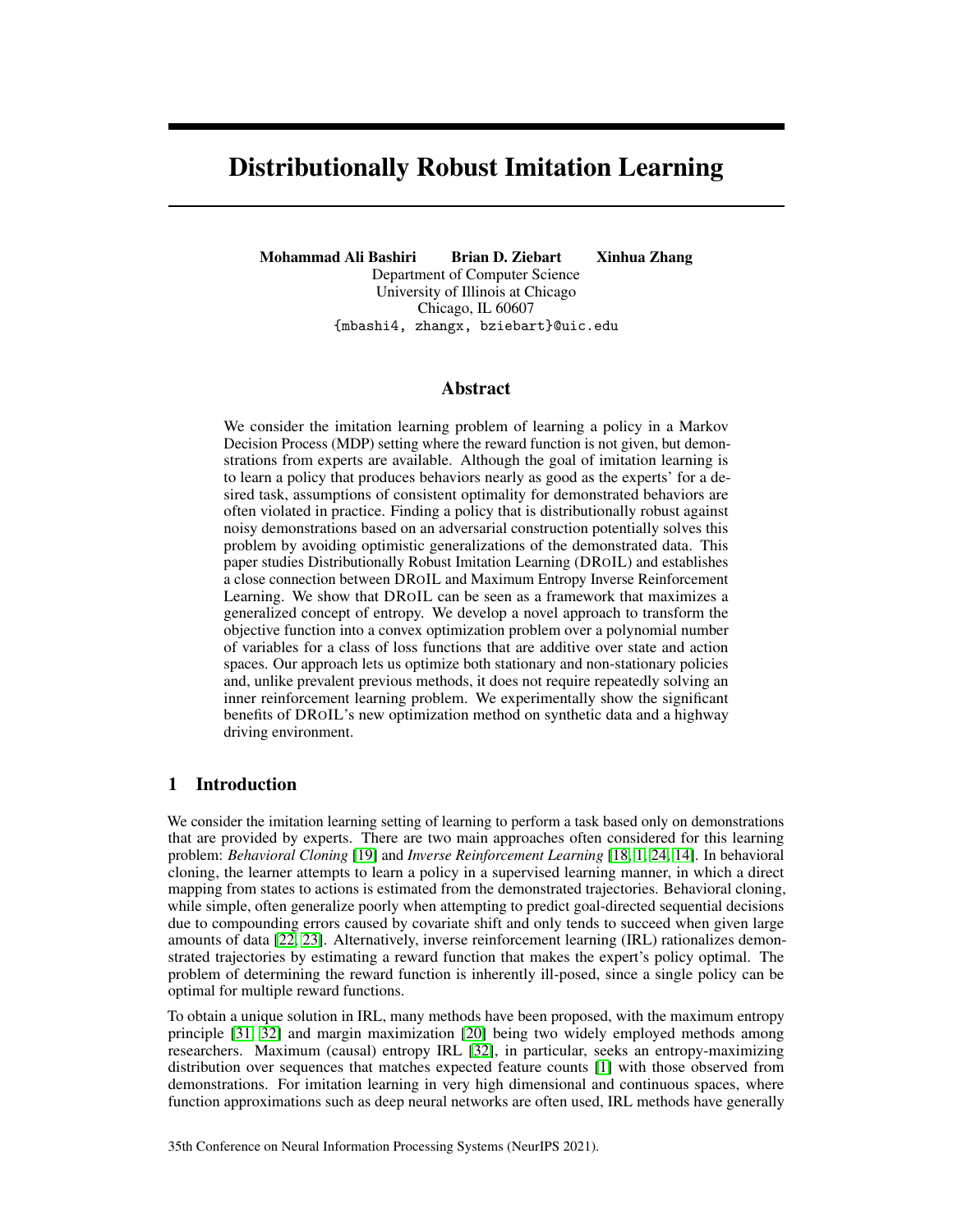<span id="page-9-0"></span>

Figure 3: Misprediction rate results for 64-car-length highways with varying example counts. Lower values are better.

# <span id="page-9-1"></span>7 Discussion & Conclusion

We demonstrated a connection between DROIL, which accepts any loss of interest, and Maximum Entropy Inverse Reinforcement Learning—one of the widely used IRL approaches—which robustly minimizes logarithmic loss. We showed that MaxEnt is a special case of DROIL framework when logarithmic loss function is used and showed that DROIL can be seen as the maximizer of a generalized concept of entropy. We provided a novel approach to cast DROIL's objective into a convex optimization over a polynomial number of variables and experimentally showed our proposed algorithm provides faster training time. DROIL is naturally designed to perform robustly against noisy demonstrations. Our experiment in the highway driving task showed that when demonstrations are noisy, it robustly learns an appropriate policy.

Improvements in imitation learning have the potential for both societal benefits and harms. For example, better imitating top surgeons could scale their abilities to a broader populations that are medically under-served. Enabling robots that better imitate effective soldiers could cause great harm if used inappropriately. Like all general purpose tools, avoiding intentional harms while still providing benefits is an unsolved challenge. We take the position that providing methods that are more robust to noise will help to avoid *unintentional* harms—the application of methods in a well-intentioned manner that fail to maximize their benefits and may instead produce harms through their fragility.

Our presented experiments are restricted to discrete/low-dimensional decision processes. For future work, we are interested in finding a connection between DROIL and the Generalized Exponential family and applying DROIL on very high dimensional state and action spaces that need function approximators such as deep neural networks.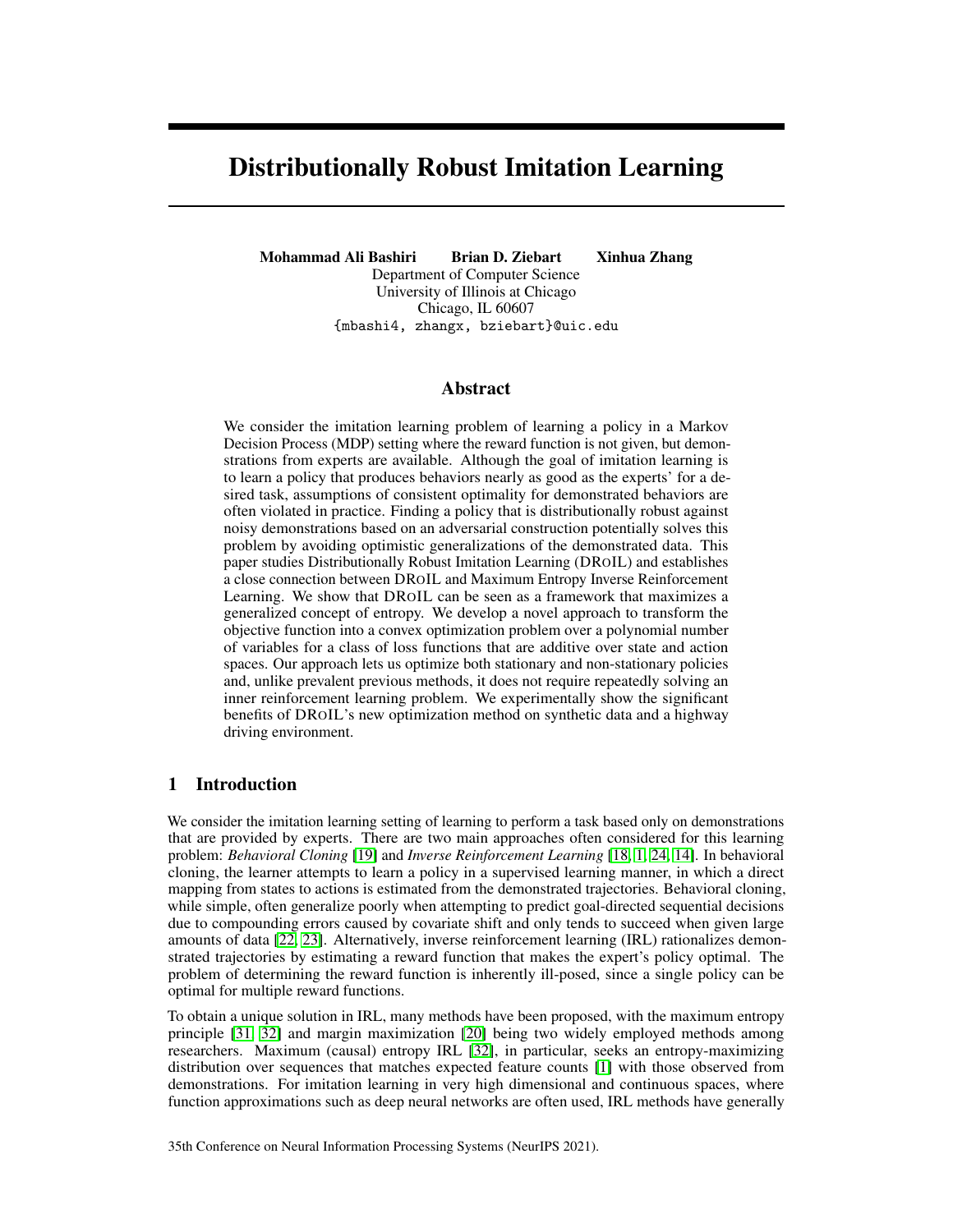## Acknowledgements

This material is based upon work supported by the National Science Foundation under Grant Nos. 1652530 and 1910146.

## References

- <span id="page-10-2"></span>[1] Pieter Abbeel and Andrew Y Ng. Apprenticeship learning via inverse reinforcement learning. In *Proceedings of the International Conference on Machine Learning*, pages 1–8. ACM, 2004.
- <span id="page-10-15"></span>[2] Kaiser Asif, Wei Xing, Sima Behpour, and Brian D. Ziebart. Adversarial cost-sensitive classification. In *Proceedings of the Conference on Uncertainty in Artificial Intelligence*, 2015.
- <span id="page-10-18"></span>[3] Ole E Barndorff-Nielsen. Information and exponential families. 1978.
- <span id="page-10-11"></span>[4] Aharon Ben-Tal, Dick Den Hertog, Anja De Waegenaere, Bertrand Melenberg, and Gijs Rennen. Robust solutions of optimization problems affected by uncertain probabilities. *Management Science*, 59(2):341–357, 2013.
- <span id="page-10-10"></span>[5] Xiangli Chen, Mathew Monfort, Brian D Ziebart, and Peter Carr. Adversarial inverse optimal control for general imitation learning losses and embodiment transfer. In *Proceedings of the Conference on Uncertainty in Artificial Intelligence*, 2016.
- <span id="page-10-12"></span>[6] Erick Delage and Yinyu Ye. Distributionally robust optimization under moment uncertainty with application to data-driven problems. *Operations research*, 58(3):595–612, 2010.
- <span id="page-10-16"></span>[7] Rizal Fathony, Mohammad Ali Bashiri, and Brian Ziebart. Adversarial surrogate losses for ordinal regression. In *Advances in Neural Information Processing Systems*, pages 563–573, 2017.
- <span id="page-10-17"></span>[8] Rizal Fathony, Ashkan Rezaei, Mohammad Ali Bashiri, Xinhua Zhang, and Brian Ziebart. Distributionally robust graphical models. In *Advances in Neural Information Processing Systems*, pages 8344–8355, 2018.
- <span id="page-10-7"></span>[9] Chelsea Finn, Paul Christiano, Pieter Abbeel, and Sergey Levine. A connection between generative adversarial networks, inverse reinforcement learning, and energy-based models. *arXiv preprint arXiv:1611.03852*, 2016.
- <span id="page-10-6"></span>[10] Chelsea Finn, Sergey Levine, and Pieter Abbeel. Guided cost learning: Deep inverse optimal control via policy optimization. In *Proceedings of the International Conference on Machine Learning*, pages 49–58, 2016.
- <span id="page-10-9"></span>[11] Justin Fu, Katie Luo, and Sergey Levine. Learning robust rewards with adversarial inverse reinforcement learning. *arXiv preprint arXiv:1710.11248*, 2017.
- <span id="page-10-14"></span>[12] Peter D. Grünwald and A. Phillip Dawid. Game theory, maximum entropy, minimum discrepancy, and robust Bayesian decision theory. *Annals of Statistics*, 32:1367–1433, 2004.
- <span id="page-10-5"></span>[13] Jonathan Ho and Stefano Ermon. Generative adversarial imitation learning. In *Advances in Neural Information Processing Systems*, pages 4565–4573, 2016.
- <span id="page-10-3"></span>[14] Rust John. Maximum likelihood estimation of discrete control processes. *SIAM Journal on Control and Optimization*, 26(5):1006–1024, 1988.
- <span id="page-10-8"></span>[15] Michael Laskey, Jonathan Lee, Roy Fox, Anca Dragan, and Ken Goldberg. Dart: Noise injection for robust imitation learning. *arXiv preprint arXiv:1703.09327*, 2017.
- <span id="page-10-19"></span>[16] Sergey Levine, Zoran Popovic, and Vladlen Koltun. Nonlinear inverse reinforcement learning with Gaussian processes. *Advances in Neural Information Processing Systems*, 24:19–27, 2011.
- <span id="page-10-13"></span>[17] H Brendan McMahan, Geoffrey J Gordon, and Avrim Blum. Planning in the presence of cost functions controlled by an adversary. In *Proceedings of the International Conference on Machine Learning*, pages 536–543, 2003.
- <span id="page-10-1"></span>[18] Andrew Y Ng and Stuart J Russell. Algorithms for inverse reinforcement learning. In *Proceedings of the International Conference on Machine Learning*, pages 663–670, 2000.
- <span id="page-10-0"></span>[19] Dean A Pomerleau. ALVINN: An autonomous land vehicle in a neural network. In *Advances in Neural Information Processing Systems*, pages 305–313, 1989.
- <span id="page-10-4"></span>[20] Nathan D Ratliff, J Andrew Bagnell, and Martin A Zinkevich. Maximum margin planning. In *Proceedings of the International Conference on Machine Learning*, pages 729–736, 2006.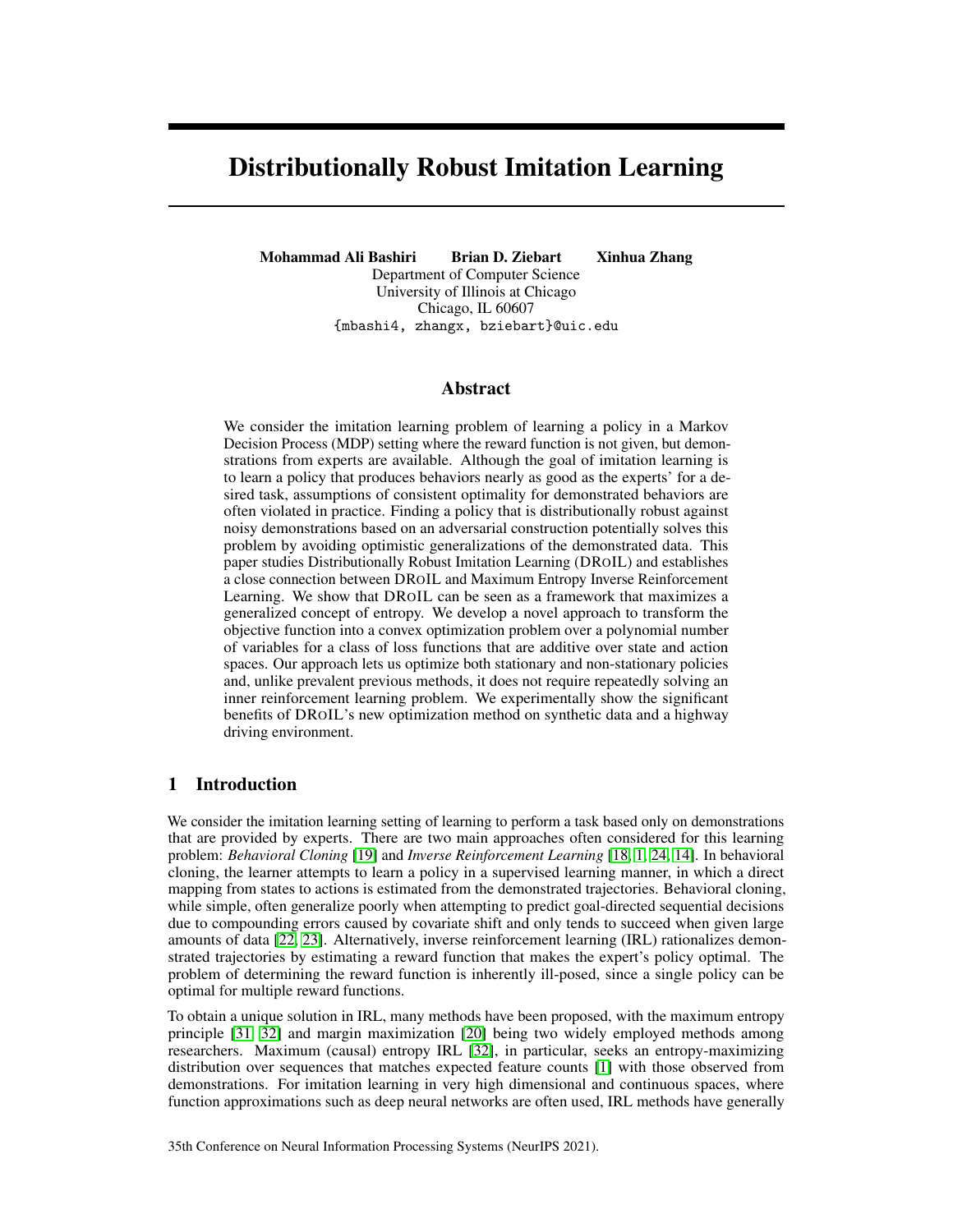- <span id="page-11-11"></span>[21] Nathan D Ratliff, David Silver, and J Andrew Bagnell. Learning to search: Functional gradient techniques for imitation learning. *Autonomous Robots*, 27(1):25–53, 2009.
- <span id="page-11-1"></span>[22] Stéphane Ross and Drew Bagnell. Efficient reductions for imitation learning. In *Proceedings of the International Conference on Artificial Intelligence and Statistics*, pages 661–668, 2010.
- <span id="page-11-2"></span>[23] Stéphane Ross, Geoffrey Gordon, and Drew Bagnell. A reduction of imitation learning and structured prediction to no-regret online learning. In *Proceedings of the International Conference on Artificial Intelligence and Statistics*, pages 627–635, 2011.
- <span id="page-11-0"></span>[24] Stuart J Russell. Learning agents for uncertain environments. In *COLT*, volume 98, pages 101–103, 1998.
- <span id="page-11-5"></span>[25] Gokul Swamy, Sanjiban Choudhury, J Andrew Bagnell, and Steven Wu. Of moments and matching: A game-theoretic framework for closing the imitation gap. In *Proceedings of the International Conference on Machine Learning*, pages 10022–10032, 2021.
- <span id="page-11-10"></span>[26] Umar Syed, Michael Bowling, and Robert E Schapire. Apprenticeship learning using linear programming. In *Proceedings of the International Conference on Machine Learning*, pages 1032–1039, 2008.
- <span id="page-11-7"></span>[27] Flemming Topsøe. Information theoretical optimization techniques. *Kybernetika*, 15(1):8–27, 1979.
- <span id="page-11-9"></span>[28] John Von Neumann. Uber ein okonomsiches gleichungssystem und eine verallgemeinering des browerschen fixpunktsatzes. In *Erge. Math. Kolloq.*, volume 8, pages 73–83, 1937.
- <span id="page-11-8"></span>[29] Hong Wang, Wei Xing, Kaiser Asif, and Brian Ziebart. Adversarial prediction games for multivariate losses. In *Advances in Neural Information Processing Systems*, pages 2710–2718, 2015.
- <span id="page-11-6"></span>[30] Jiangchuan Zheng, Siyuan Liu, and Lionel M Ni. Robust Bayesian inverse reinforcement learning with sparse behavior noise. In *Proceedings of the AAAI Conference on Artificial Intelligence*, 2014.
- <span id="page-11-3"></span>[31] Brian D Ziebart, Andrew Maas, J Andrew Bagnell, and Anind K Dey. Maximum entropy inverse reinforcement learning. In *Proceedings of the AAAI Conference on Artificial Intelligence*, pages 1433–1438, 2008.
- <span id="page-11-4"></span>[32] Brian D Ziebart, J Andrew Bagnell, and Anind K Dey. Modeling interaction via the principle of maximum causal entropy. In *Proceedings of the International Conference on Machine Learning*, 2010.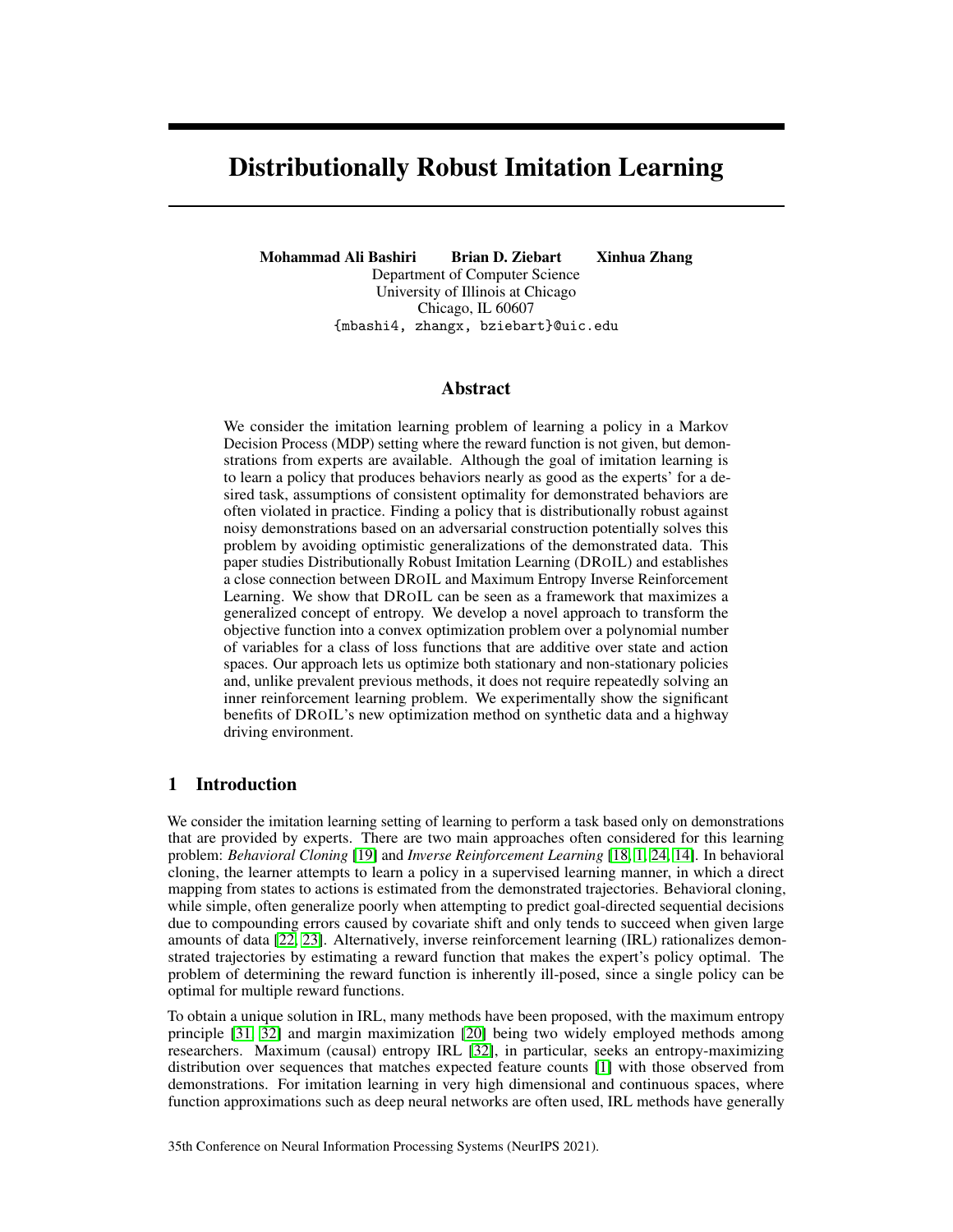## **Checklist**

- 1. For all authors...
	- (a) Do the main claims made in the abstract and introduction accurately reflect the paper's contributions and scope? [Yes] Theoretical claims are supported by theorems and experimental claims are supported empirically.
	- (b) Did you describe the limitations of your work? [Yes] See Section [7.](#page-9-1)
	- (c) Did you discuss any potential negative societal impacts of your work? [Yes] See Section [7.](#page-9-1)
	- (d) Have you read the ethics review guidelines and ensured that your paper conforms to them? [Yes]
- 2. If you are including theoretical results...
	- (a) Did you state the full set of assumptions of all theoretical results? [Yes] We discussed them in each Theorem
	- (b) Did you include complete proofs of all theoretical results? [Yes] We include these in Supplementary materials.
- 3. If you ran experiments...
	- (a) Did you include the code, data, and instructions needed to reproduce the main experimental results (either in the supplemental material or as a URL)? [Yes] We provide these in the supplementary materials.
	- (b) Did you specify all the training details (e.g., data splits, hyperparameters, how they were chosen)? [Yes]
	- (c) Did you report error bars (e.g., with respect to the random seed after running experiments multiple times)? [Yes]
	- (d) Did you include the total amount of compute and the type of resources used (e.g., type of GPUs, internal cluster, or cloud provider)? [Yes] We describe these details in the supplementary materials.
- 4. If you are using existing assets (e.g., code, data, models) or curating/releasing new assets...
	- (a) If your work uses existing assets, did you cite the creators? [Yes] See Section [6.](#page-7-2)
	- (b) Did you mention the license of the assets? [N/A]
	- (c) Did you include any new assets either in the supplemental material or as a URL? [Yes] See the Supplementary Materials.
	- (d) Did you discuss whether and how consent was obtained from people whose data you're using/curating? [N/A]
	- (e) Did you discuss whether the data you are using/curating contains personally identifiable information or offensive content? [N/A]
- 5. If you used crowdsourcing or conducted research with human subjects...
	- (a) Did you include the full text of instructions given to participants and screenshots, if applicable? [N/A]
	- (b) Did you describe any potential participant risks, with links to Institutional Review Board (IRB) approvals, if applicable? [N/A]
	- (c) Did you include the estimated hourly wage paid to participants and the total amount spent on participant compensation? [N/A]